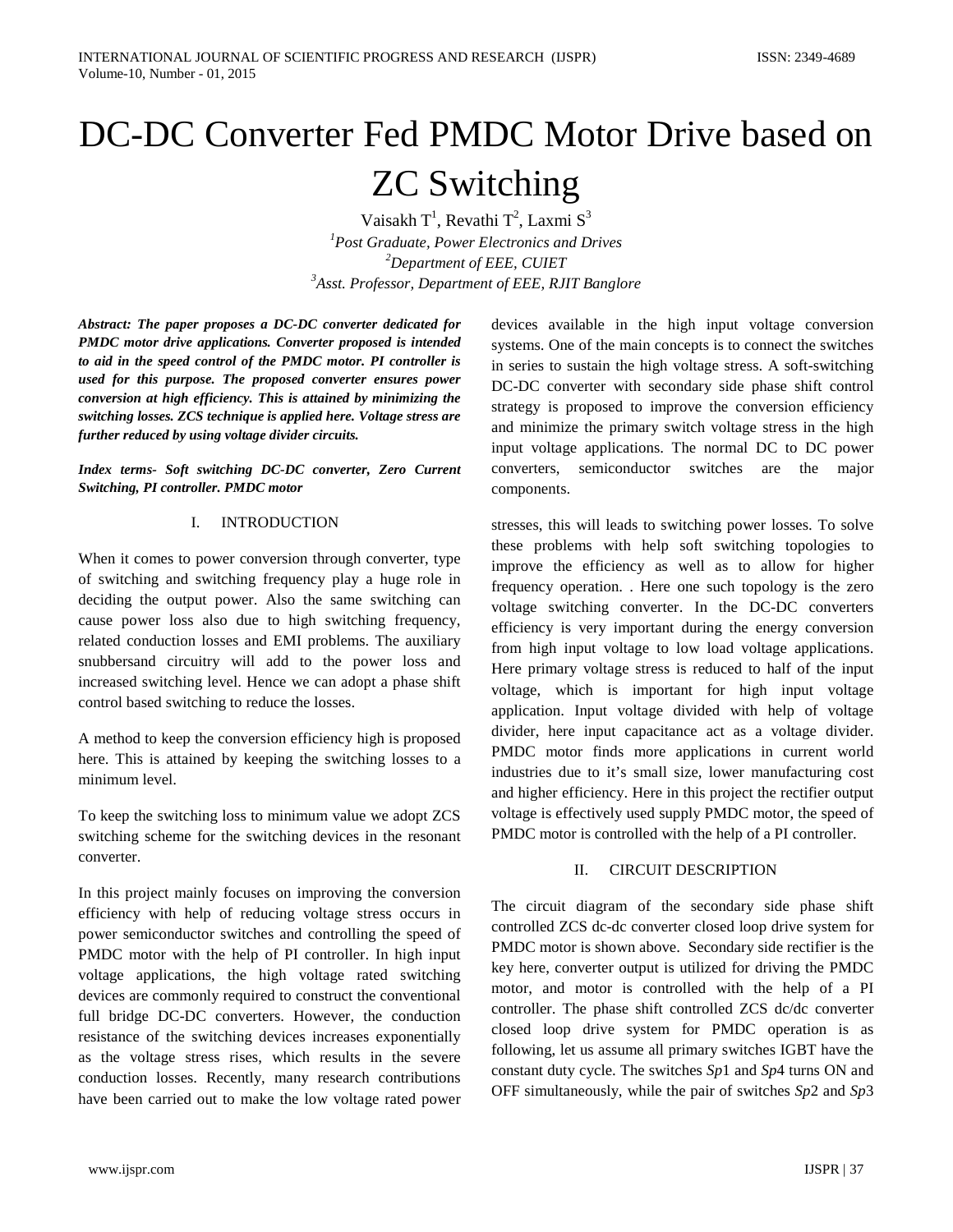shares the same gate signal. The two pairs of the primary switches work in complementary pattern. The two secondary-side switches *Ss*1 and *Ss*2 also act with constant duty cycle complementarily. The output voltage and power is controlled by phase-shift angle between the primary and secondary active switches is employed. *LLk* stands for the transformer leakage inductance, which usually includes an external inductor if the practical leakage inductance is not large enough to realize the expected circuit operation. The input series capacitors *C*1 and *C*2 have the same capacitance it is act as a voltage divider. It is generally used to divide the supply voltage. The primary side switches share equal voltage level. *vp* and *vs* are the voltages on the primary side and the secondary side of the transformer and *ip* and *is* are the primary and secondary currents through the circuit. Vin, Vout and N is the input voltage, output voltage and transformer ratio. According to the work conditions of the primary current, the converter has three different operation modes, namely continuous current mode 1, continuous current mode 2, and discontinuous current mode, respectively. Considering only half of the input voltage is imposed on the primary side of the transformer, in order to simplify the analysis, the gain G is defined as G =2NVout/Vin.



Fig 1. Main Circuit Diagram

The converter can work in the buck mode  $(G < 1)$ , balance mode  $(G = 1)$ , and boost mode  $(G > 1)$ . Transformer turns ratio is the key parameter because it determines the converter operation mode. ZCS is achieved for the primary side active switch and the secondary side switch. Since all the primary switches work in the same pattern and both the secondaryside switches work symmetrically, ZCS is accomplished for all the primary and secondary active switches. and due to the soft switching, there are no voltage spikes on the primary switch.



Fig.2 Main Simulation diagram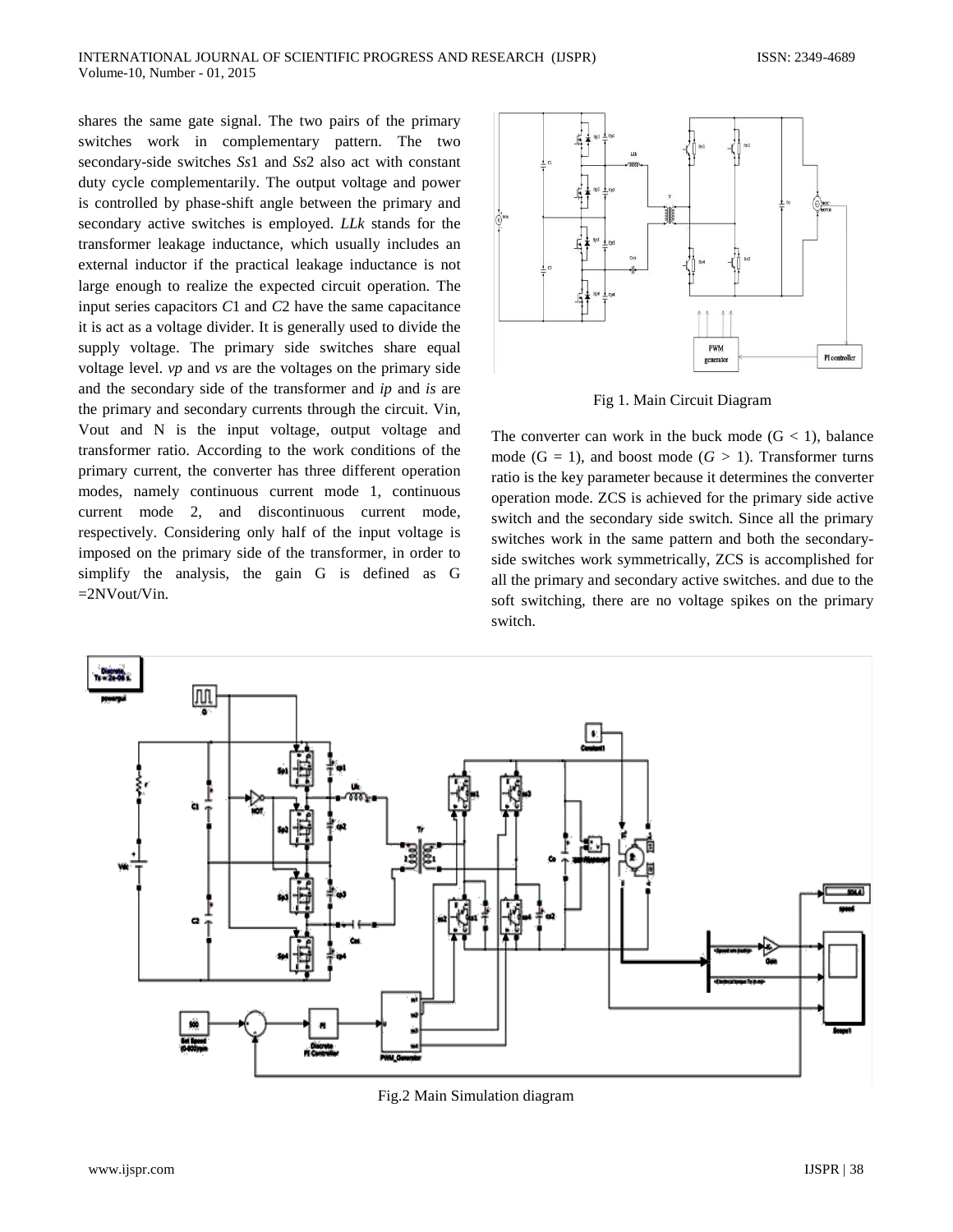The low voltage rated power IGBTs with high performance can be employed to reduce the conduction losses and also reduce the voltage stress with help of soft switching technique. The voltage spikes on primary side IGBT switches and the secondary-side IGBT are effectively suppressed and output capacitor filter is used reduce the harmonics in regulated output voltage. The regulated output voltage is given to the PMDC motor. The actual data determined with help of feedback signal this signal is given to PI controller. It compare with the actual signal with reference set speed signal here some error signals is compensated with help of controller and controlled signal is given to the PWM generator. The phase shift controlled signal is given to the fully controlled rectifier. The general speed control of PMDC motor is following as, Speed is controlled by varying the voltage applied to the armature. Feedback devices sense motor speed and send this information to the control to vary its out-put voltage up or down to keep speed at or near the set value. Feedback techniques include voltage tachometers, optical encoders, electromagnetic pulse generators, and back EMF monitoring. Regulation is the ability of the motor and control system to hold speed constant over the torque range.

#### III. SOFT SWITCHING ANALYSIS

Let us consider primary switches of circuit here IGBT act as a primary switch, The ZCS turn-off of the primary switches is obtained due to the parallel capacitors. The larger the parallel capacitors are, the less turn-off losses would be caused. In the steady-state operation ZCS turn-on is achieved for all the primary power IGBTs, which reduces the switching losses greatly. When Sp1 and Sp4 turn OFF, the inductor Llk charges Cp1 and Cp4 , and discharges Cp2 and Cp3 . As a result, the ZCS turn-on for the switches Sp2 and Sp3 can be realized once Cp2 and Cp3 are discharged completely. The condition for the ZCS turn-on of another pair of primary switches is the same. Now consider the equivalent circuit when primary switch turn OFF. Cp is equal to one parallel capacitance of the primary switches, assuming the four parallel capacitors are all the same. That is  $Cp = Cp1 = Cp2 = Cp3 = Cp4$  and Vcp equals to input voltage value, when the primary switches turn OFF.

### IV. EXPERIMENTAL RESULTS

The circuit proposed is obtained and analyzed with MATLAB software tool for voltage stress reduction and speed control of PI controller.

MATLAB simulation circuit diagram, resultant waveforms for converter input voltage, output voltage, motor speed and torque is given below.



Fig.3 Input voltage waveform



Fig.4 Output voltage waveform





V. CONCLUSION

A resonant switching converter to reduce the voltage stress and thus the losses in switches is proposed in the paper. The